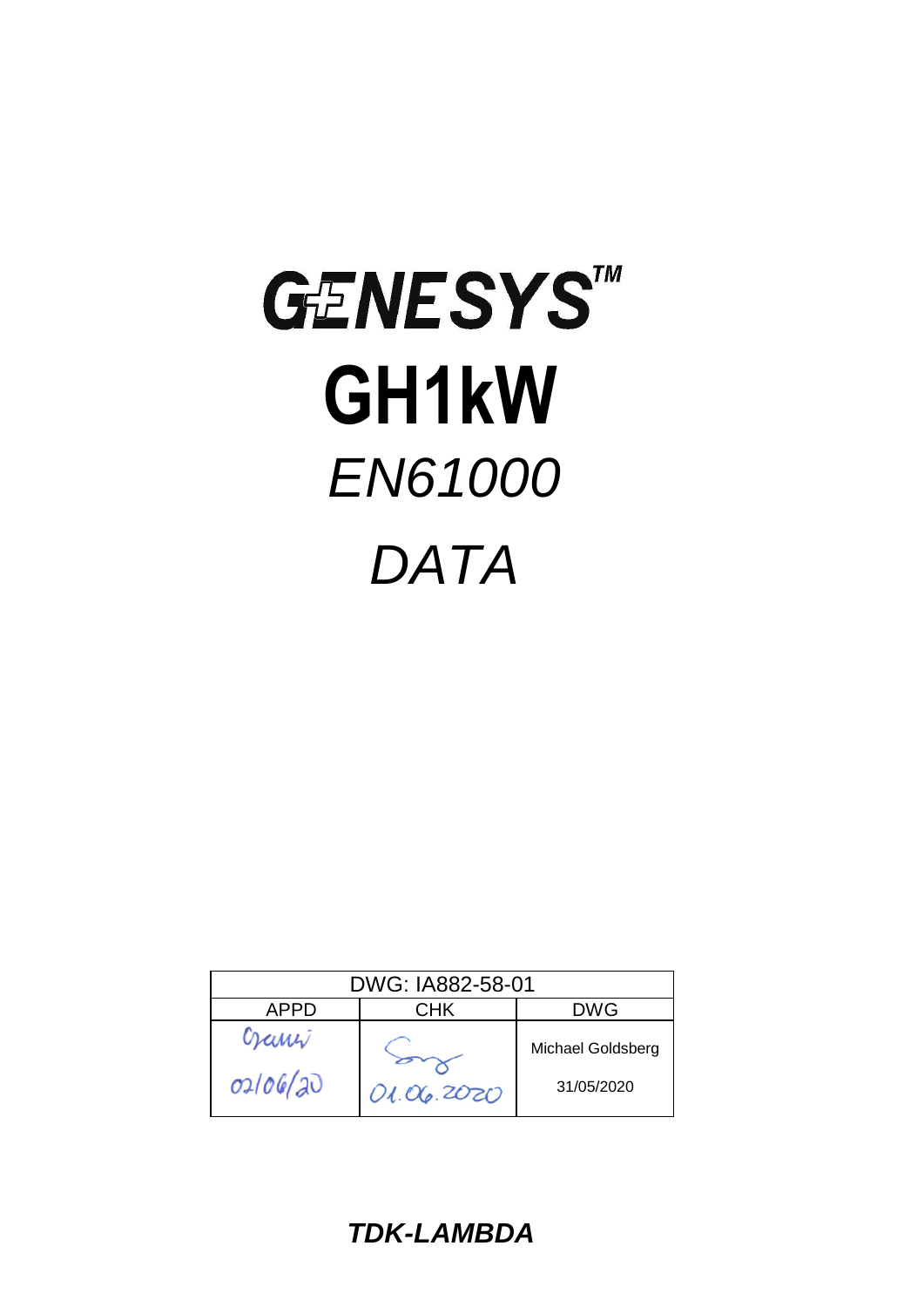### List of equipment used

|                           | <b>EQUIPMENT USED</b>                                 | <b>MANUFACTURER</b>        | MODEL No.         |
|---------------------------|-------------------------------------------------------|----------------------------|-------------------|
| Storage oscilloscope<br>1 |                                                       | Yokogawa                   | DL1740            |
| $\overline{2}$            | Digital multimeter                                    | <b>HP</b>                  | 34401A            |
| 3                         | Digital power meter                                   | Yokogawa                   | <b>WT130</b>      |
| $\overline{\mathbf{4}}$   | Autotransformer                                       | Metrel                     | HSN 260/30        |
| 5                         | Autotransformer                                       | Metrel                     | HTN 450/20        |
| 6                         | Resistive load                                        | <b>NLI</b>                 | 10V               |
| 7                         | Resistive load                                        | $\overline{N}$             | 600V              |
| 8                         | AC source                                             | Chroma                     | 6590              |
| 9                         | ESD simulator system                                  | Schaffner-Chase EMC        | <b>NSG435</b>     |
| 10                        | <b>EFT/B Generator</b>                                | <b>EMV-System Schloder</b> | <b>SFT400</b>     |
| 11                        | <b>Surge Generator</b>                                | <b>EM Test</b>             | <b>UCS 500-M4</b> |
| 12                        | RF Signal Generator 9kHz-1.2GHz                       | Marconi Instruments        | 2023              |
| 13                        | <b>Coupling/Decoupling Network</b>                    | Hermon Lab                 | 300-M3            |
| 14                        | <b>Coupling/Decoupling Network</b>                    | Hermon Lab                 | $S-T$             |
| 15                        | Power amplifier, 150kHz-250 MHz                       | Com-Power Cor.             | ACS-250-100W      |
| 16                        | Surge Generator                                       | <b>EM TEST</b>             | <b>UCS500 -M4</b> |
| $\overline{17}$           | <b>AC Power Source</b>                                | <b>EM TEST</b>             | V4070             |
| 18                        | Anechoic test chamber                                 | Hermon Lab                 | $AC-2$            |
| 19                        | Antenna, Log Periodic, 200-1000 MHz                   | Electro-Metrics            | LPA 25/30         |
| 20                        | Antenna, biconical, high power 20-300MHz, 1kW         | A.H.Systems Inc.           | SAS-200/543       |
| 21                        | Antenna, double-ridged waveguide horn, 1-18GHz, 300W  | <b>EMC Test Systems</b>    | 3115              |
| $\overline{22}$           | RF amplifier, 80MHz to 1000MHz, 500W                  | Amplifier Research         | 500W1000A         |
| 23                        | RF amplifier, 1 to 4 GHz, 55W                         | Milmega AS                 | 0104-55/55B       |
| $\overline{24}$           | Generator Swept Signal, 10 MHz to 40 GHz, +10 dBm     | <b>Hewlett Packard</b>     | 83640B            |
| 25                        | Antenna mast and Turntable position controller        | Sh. I. Machines            | CRL-F4            |
| 26                        | Antenna mast with position control                    | Sh. I. Machines            | AM-F4             |
| 27                        | Coupler coaxial bi-directional 1 - 4 GHz, 20 dB       | Narda                      | 3022              |
| 28                        | Antenna, 30 MHz - 3.0 GHz                             | Sunol Sciences Corp.       | JB3               |
| $\overline{29}$           | <b>Hygro Thermometer</b>                              | <b>Delta TRAK</b>          | 13301             |
| 30                        | Power Meter, RF, IEEE-48, 100 kHz - 100 GHz           | Boonton Eletronics Corp.   | 4220              |
| 31                        | Horn Antenna, 0.5 to 4 GHz                            | <b>GTE Sylvania</b>        | <b>AN-10E</b>     |
| 32                        | Directional Coupler High Power, 80 to 1000 MHz, 200 W | <b>WERLATONE</b>           | C 3910            |
| 33                        | Power Sensor 100 kHz - 18 GHz, -50 to 30 dBm          | Boonton Eletronics Corp.   | 51015 (5E)        |
| 34                        | Precision Fixed Attenuator, 50 Ohm, 5 W, 20 dB        | Mini-Circuits              | BW-N20W5+         |
| 35                        | Laser Probe Interface                                 | Amplifier Research         | FI7000            |
| 36                        | Broadband Amplifier, 80 MHz to 1.0 GHz, 500W          | Rohde & Schwarz            | BBA150-BC500      |
| 37                        | Broadband Amplifier, 0.69 GHz to 3.2 GHz, 200W        | Rohde & Schwarz            | BBA150-D200       |
| 38                        | Broadband Amplifier, 2.5 GHz to 6.0 GHz, 200W         | Rohde & Schwarz            | BBA150-E200       |
| 39                        | Probe, E-field, isotropic, 0.2 MHZ to 26 GHz          | <b>General Microwave</b>   | 84C               |
| 40                        | Signal Analyzer System, 4 channels                    | Data Physic                | <b>DP240</b>      |
| 41                        | Thermal Power Sensor, DC to 18 GHz                    | Rohde & Schwarz            | NRP18T            |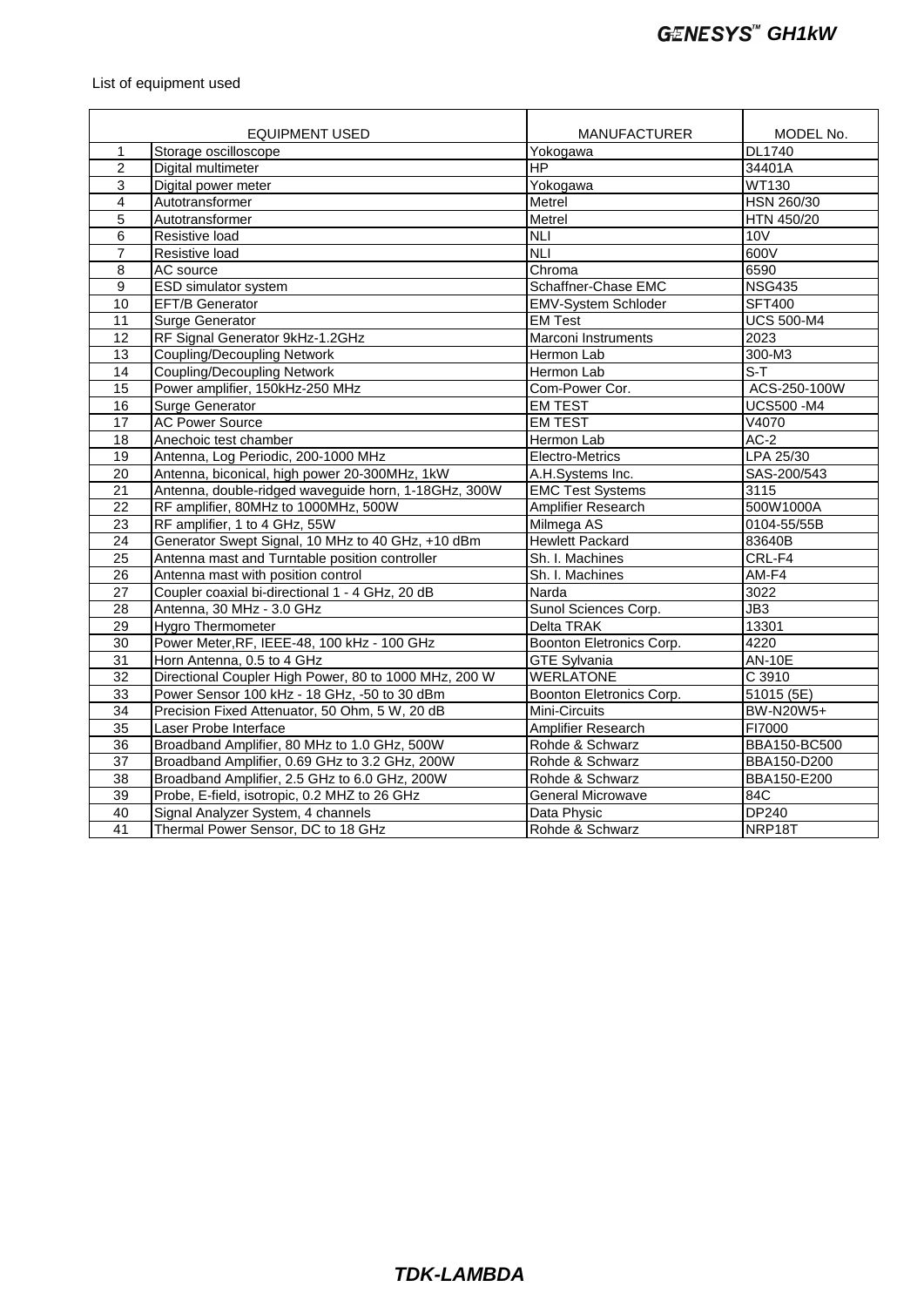## INDEX PAGE

| 1. Electro-Static Discharge Test EN61000-4-2  R-1 |  |
|---------------------------------------------------|--|
|                                                   |  |

2. Radiated Susceptibility Test EN61000-4-3…………………………R-2

The above data is typical value.

The values are considered to be actual capability data.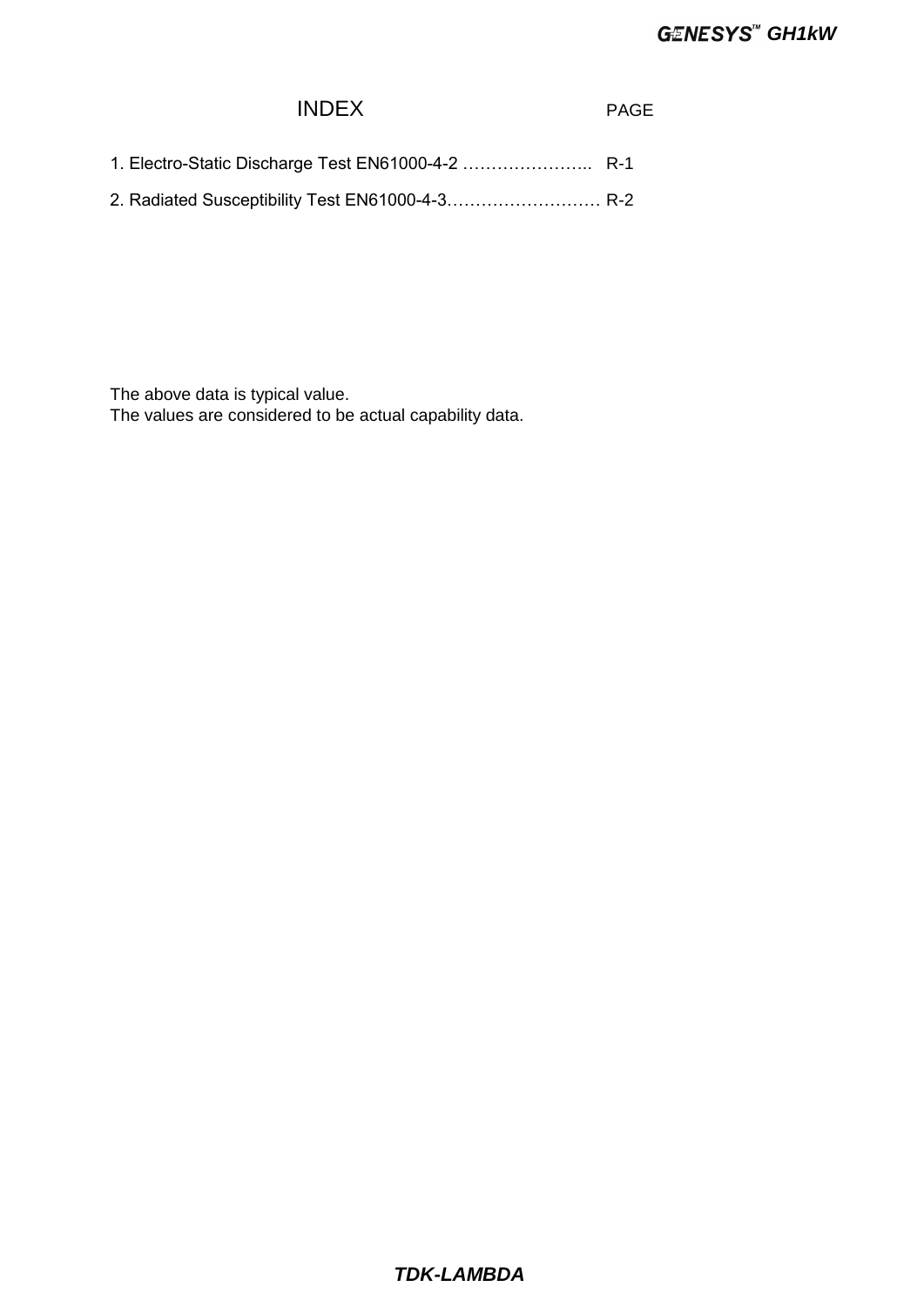## 1. Electrostatic discharge (ESD) (IEC 61000-4-2; EN 61204-3/ IEC 61204-3)

#### **(1) Equipment used:**

ESD simulator system: Schaffner-Chase EMC NSG435 Discharge resistance: 470kΩ X 2

#### **(2) Test conditions:**

| Input voltage:  | Rated                                     | Output voltage:     | Rated     |
|-----------------|-------------------------------------------|---------------------|-----------|
| Output current: | 100%                                      | Polarity:           | $-+$      |
|                 | Number of tests: 10 Positive/ 10 Negative | Discharge interval: | >1 Second |

#### **(3) Test setup:**

Contact discharge: FG, Case screw Air discharge: Input and Output terminal



#### **(4) Acceptable conditions:**

- 1. Output voltage regulation not to exceed  $\pm$  5% of initial (before test) value during test.
- 2. Output voltage to be within regulation specification after the test.
- 3. Along with 1 and 2, no discharge of fire or smoke, as well as no output failre.

#### **(5) Test result:**

| Contact discharge |             |             | Air discharge     |             |
|-------------------|-------------|-------------|-------------------|-------------|
| Discharge<br>(kV) | GH600-1.7   | GH600-1.7   | Discharge<br>(kV) | GH600-1.7   |
|                   | <b>PASS</b> | <b>PASS</b> |                   | <b>PASS</b> |
|                   | <b>PASS</b> | <b>PASS</b> |                   | <b>PASS</b> |
|                   |             |             |                   | <b>PASS</b> |